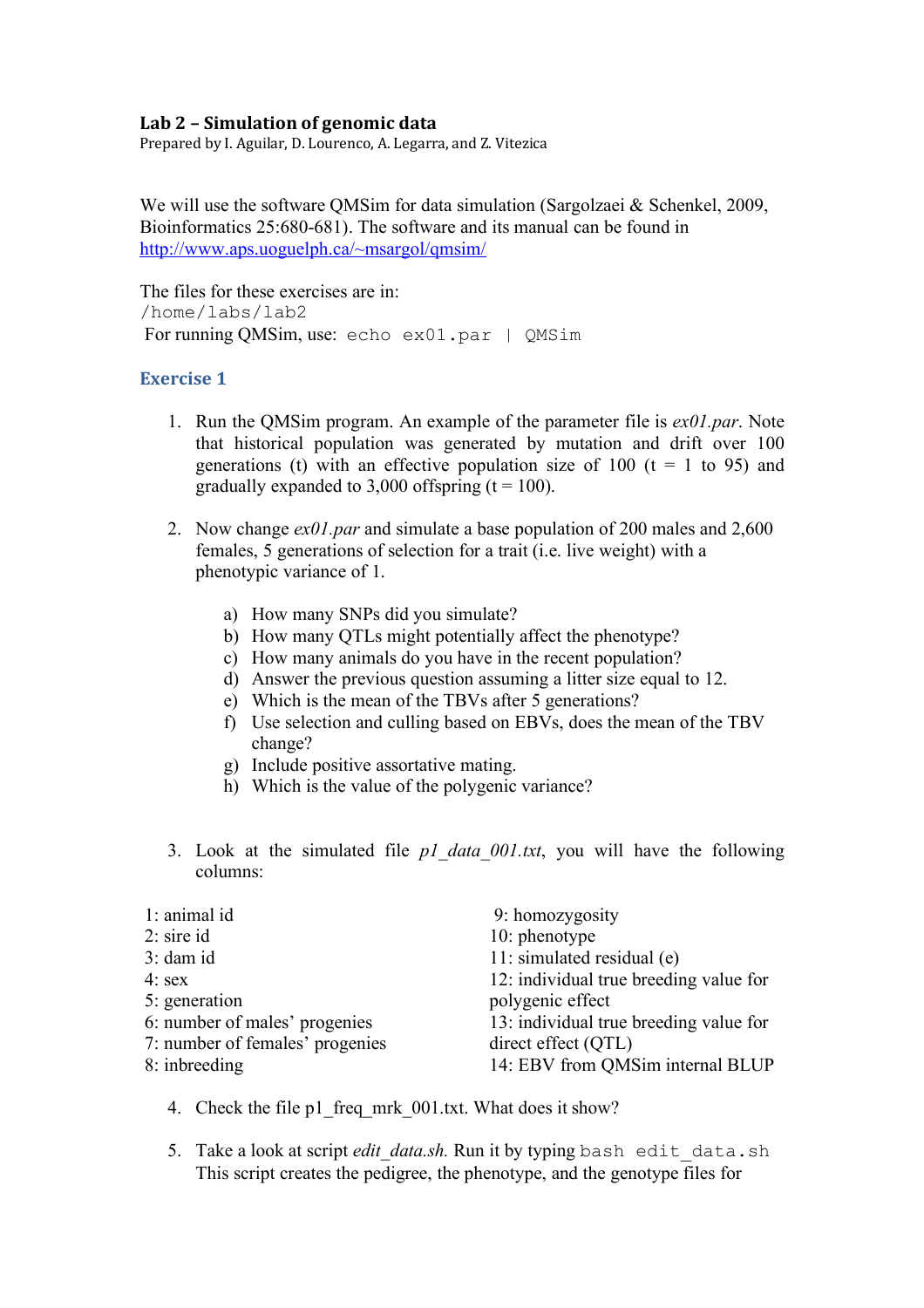BLUPf90 from the QMSim simulated data. Which is the pedigree file, the phenotype file, and the marker file? Note that edit data.sh uses the directory r\_ex01b/

- 6. Using Unix commands, check the number of animals in the pedigree file: wc -l ped.txt Do the same for the phenotype file.
- 7. Look at the genotype file less -S snp.txt
- 8. Before continuing the analysis, it is important to check the "quality" of the files for some typical errors. For example, are there duplicated animals in the pedigree? Check it using awk '{print \$1}' ped.txt | sort +0 -1 | uniq -c | awk '\$1>1'
- 9. What is the number of progeny for each sire? awk '{print  $$2$ }' ped.txt | sort +0 -1 | uniq -c > sire.prog
- 10. How many genotyped animals are in the SNP file? wc -l snp.txt
- 11. How many SNP? awk '{print length(\$2)}' snp.txt
- 12. Does everyone is genotyped for the same number of SNP? awk '{print length(\$2)}' snp.txt | sort -u
- 13. Let's extract the first 200 individuals *while keeping the format.* This is a oneline command, beware of simple and double quotes!

awk 'NR  $\leq$  200' snp.txt > anim200.temp

OR

awk 'NR<=200 {printf("%-10s %s\n", \$1,\$2)}' snp.txt > anim200a.temp

OR

awk 'NR <= 200 {printf("%10s%1s%" length(\$2) "s\n", \$1, " ", \$2) }' snp.txt > anim200b.temp

Note that the format is defined by "%10s%1s%" length(\$2) "s\n" which means "10 positions, 1 position (for the space in "" later), as many positions as SNPs we have for each individual (in %" length(\$2) "s), and the line return in  $\ln$ .